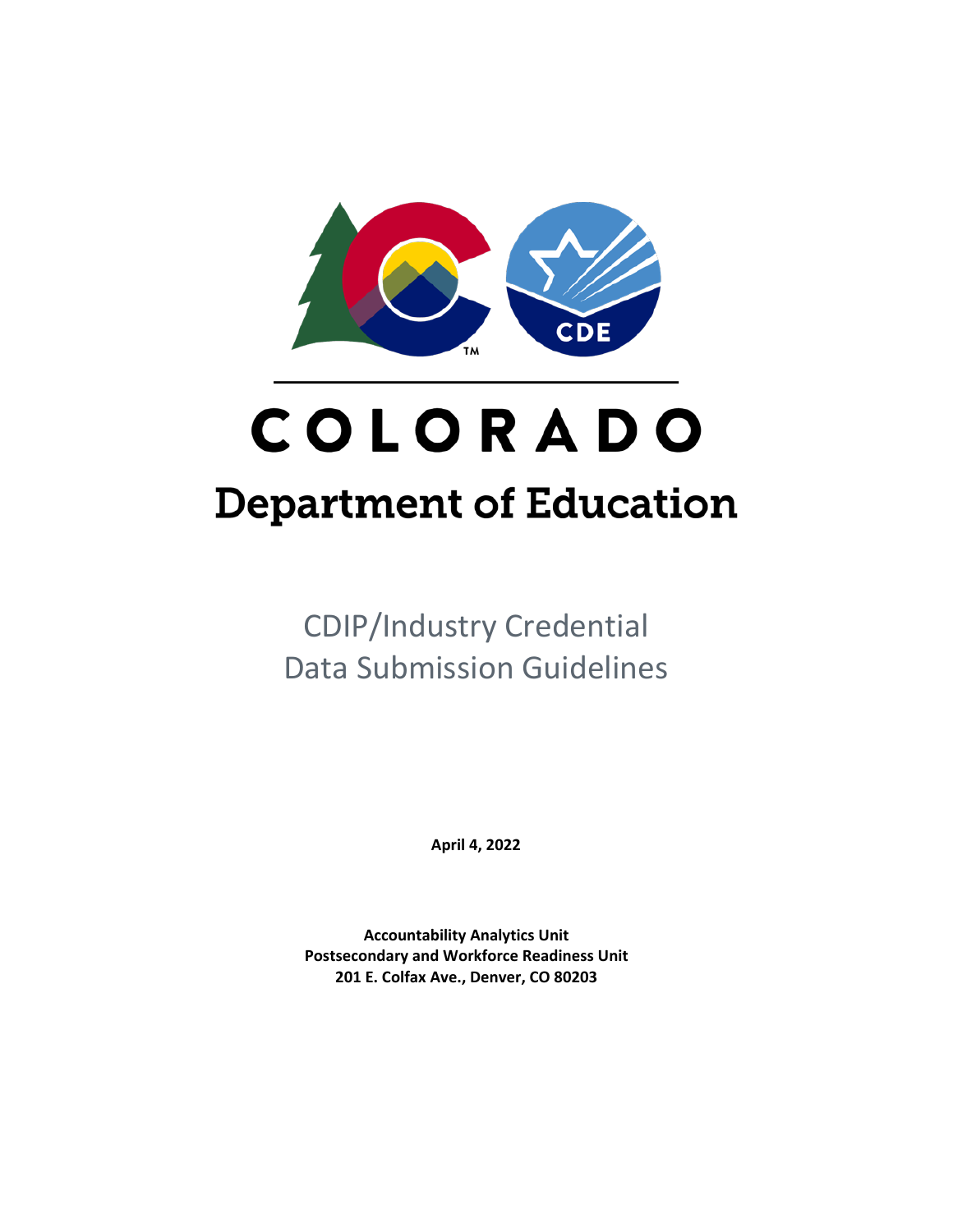# Background

The Career Development Incentive Program (CDIP), or [Career](https://leg.colorado.gov/sites/default/files/2018a_1266_signed.pdf)  [Development Success Pilot Program in House Bill 18-1266,](https://leg.colorado.gov/sites/default/files/2018a_1266_signed.pdf) provides financial incentives for school districts and charter schools that encourage high school students, grades 9-12, to complete qualified industry credential programs, internships, residencies, construction pre-apprenticeship or construction apprenticeship programs or qualified Advanced Placement (AP) courses.

The calculation o[f matriculation rates](https://www.cde.state.co.us/accountability/matriculation-guidance-and-faq-2019_4-11-19_final) for state accountability determinations relies on data provided by the Department of Higher Education and includes community college enrollment, four year higher education institution enrollment, CTE enrollment and/or certificates or degrees earned prior to graduation. The industry credential data included within this submission are intended for use as part of the Fall 2022 matriculation rate accountability calculations.

A list of qualifying programs/courses is determined by the Colorado Workforce Development Council (CWDC) and is provided at the end of this document. This list is developed based on Colorado labor market data, existing secondary programs that correspond with high growth, high demand occupations and business/industry feedback.

In an effort to decrease overall data submission burden and to align industry credential submissions, the Colorado Department of Education, in consultation with the Educational Data Advisory

## **Industry Credentials Submission: Key Facts**

- This is a voluntary submission • Approved data will be included in reported accountability matriculation rates.
- Submitted data will be used to determine possible financial incentives via the Career Development Incentive Program
- The intent to participate is now open and submission window opens April 15, 2022. The formal data submission deadline will be June 30th at 11:59 p.m..

Committee (EDAC), will continue with the combined submission of the optional industry credential submission that is used for matriculation rate determinations for accountability purposes and the Career Development [Incentive Program](https://leg.colorado.gov/sites/default/files/2018a_1266_signed.pdf) (CDIP) submission. This guidance document provides an overview of the data collection process including timelines and submission requirements. The participation in this submission is voluntary.

## Process

# **Submission Timeline**

On an annual basis, data may be submitted by Accountability contacts to CDE (via Syncplicity) using the provided data template.

Prior to submission, a district designated contact should notify CDE of their intent to submit by completing the [intent to participate](http://survey.alchemer.com/s3/4000155/21-22-Participation-Agreement) form. Failure to provide this message of intent and/or the posting of the flat file later than June 30, 2022 will exclude the data from consideration.

Key Dates & Actions are as follows:

● **Notifications of intent to participate must be submitted prior to data file submission via Syncplicity. Intent to Participate is now open and will remain open until June 30th, 2022.**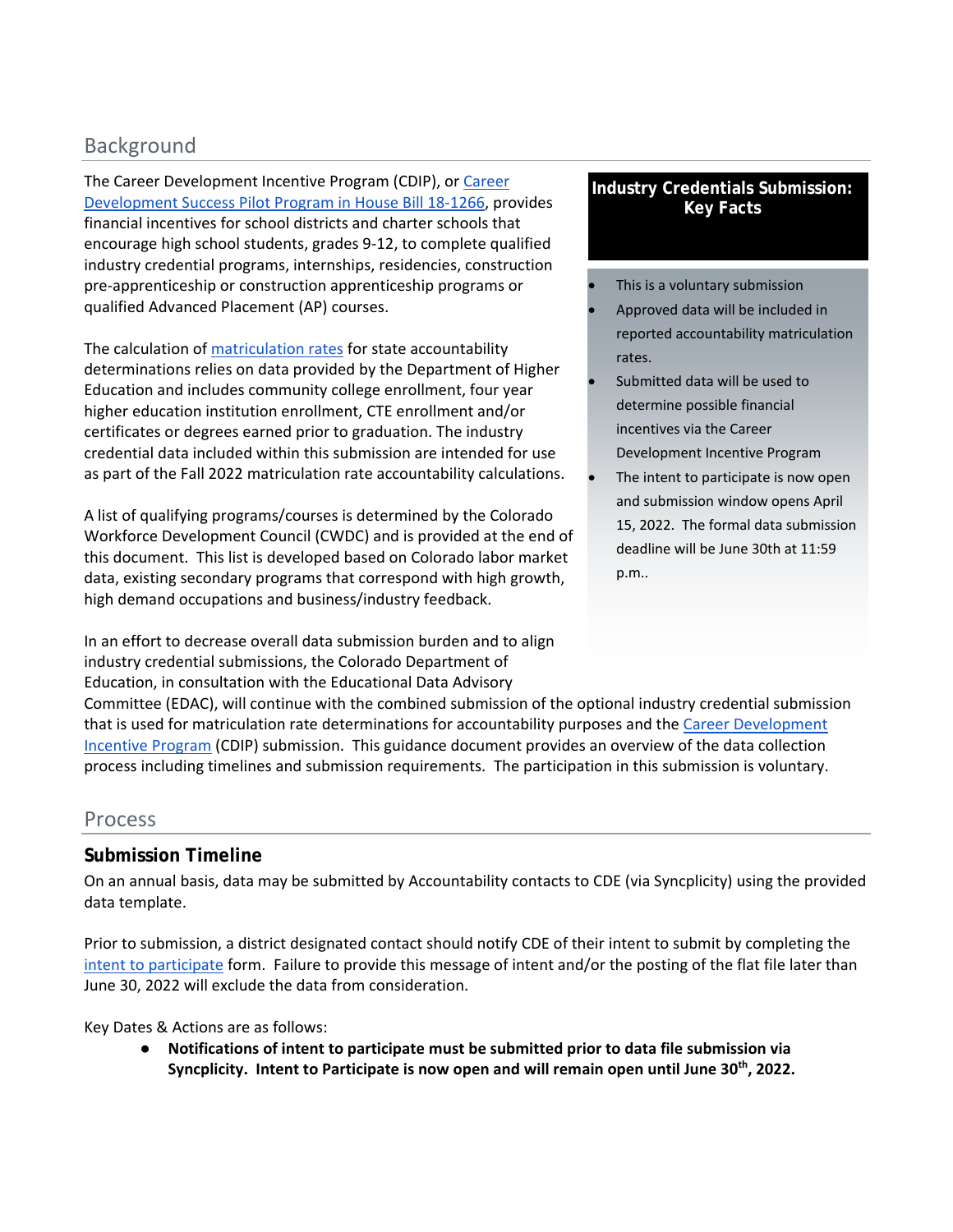

## **Intent to Participate Form**

The [intent to participate f](http://survey.alchemer.com/s3/4000155/21-22-Participation-Agreement)orm is required to be submitted to ensure all submitted data files have successfully transferred, appropriate district staff are aware of the submission and to ensure CDE has appropriate district level contacts identified should questions arise. Once the message is sent, the district may submit their data file via Syncplicity beginning on April 15th at 8 a.m.

Please contact Marina Kokotovic at Kokotovic  $m@cde.$ state.co.us with questions related to the ITP form.

## **Template & File Transfer**

The data template for submission will be made available to District Accountability contacts at 8 a.m. on April 15th. The template will be made available via Syncplicity, CDEs secured file transfer system. **It will be posted within the Accountability\_Contact sub-folder called, Industry Credentials\_CDIP Submission**. The name of the template is **'CDIP Matriculation Template\_2022'**. The template should be downloaded from this folder, populated, and then returned to the same location with the four-number district code included as part of its name. For example, '0180\_CDIP Matriculation Template\_2022'. The template field specifications are presented in table one below.

For questions related to Syncplicity contact Amanda Callinan at [Callinan\\_A@cde.state.co.us.](mailto:Callinan_A@cde.state.co.us)

## **Data to Be Included within the Submission**

For matriculation, any certificate earned during the  $9<sup>th</sup>$ -12<sup>th</sup> grade school enrollment of a graduating student shall be included within the calculated matriculation rates. So, it is recommended that all certificates, apprenticeships, internships, etc. be included within the submitted file. For CDIP funding monetary incentives will be participation and/or completion of the qualifying program between July 1, 2021 and June 30, 2022. So, it is critical that column n, 'conferral year' is appropriately coded or monetary incentives will not be awarded.

**Please note** that for 'stackable' credentials, students must complete all required certifications, while only the terminal credential should be submitted. All stackable credentials are identified in table six of this document.

**New for 2021-22:** [Senate Bill 21-119](https://leg.colorado.gov/sites/default/files/2021a_119_signed.pdf) was passed during the most recent legislative session. The purpose of this bill is to increase access in high school to high-quality credentials within the career development incentive program. This new legislation will remove residency programs in tier 2 and expand apprenticeships and preapprenticeships beyond construction only.

#### **The act updated the department's annual reporting requirements to the general assembly to include:**

•Whether the students participating in the programs and courses enlisted in the military or entered the workforce after graduation (*columns Q, R, S and T in the CDIP Matriculation Template*);

•How money received under the career development success program was used to promote the availability of programs and courses *('Additional Questions' tab in the CDIP Matriculation Template)*; and

•How the participating school district or participating charter school determined which programs and courses to offer, including how the programs and courses are aligned with local workforce needs (*Additional Questions' tab in the CDIP Matriculation Template)*.

**Your reporting of completion of qualifying approved programs will now need to include these additional data**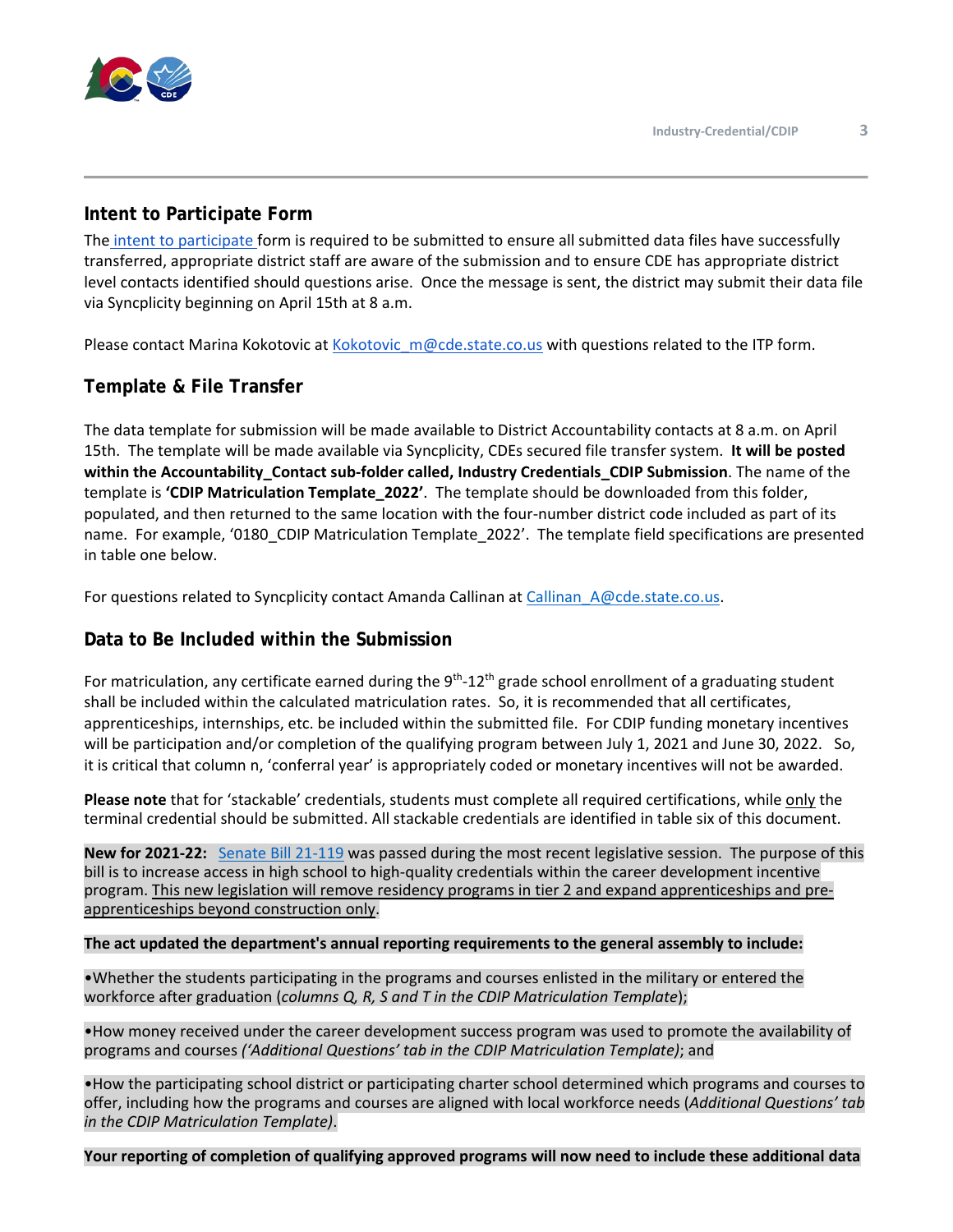#### **points.**

In addition, current law requires each participating school district and each participating charter school to regularly communicate to all high school students the availability of programs and courses and the benefits a student receives as a result of successfully completing one of the programs or courses. The act expands this requirement to all middle school students and the students' families.

Finally, SB21-119 requires each participating school district and each participating charter school to communicate how industry-recognized credentials and guaranteed-transfer pathways courses that are included in such credentials are aligned with postsecondary degrees and high-skill, high-wage, in-demand jobs, and the [top 10 industry-recognized credentials](http://www.cde.state.co.us/communications/top10industrycredentials) identified by the department. The communications must be provided in a language that the students and the students' families understand.

A [Communications Toolkit](http://www.cde.state.co.us/communications/coloradocdiptoolkit) is designed to support school and district leaders to increase student and family access to, awareness of, and engagement in high-demand and low-supply industry credentials in Colorado, and opportunities that students have to prepare for earning them while in high school.

## Resources

A recorded webinar explaining the purpose of the submission, along with other related materials, including this document will be posted at[: http://www.cde.state.co.us/postsecondary/hb18-126](http://www.cde.state.co.us/postsecondary/hb18-1266)6.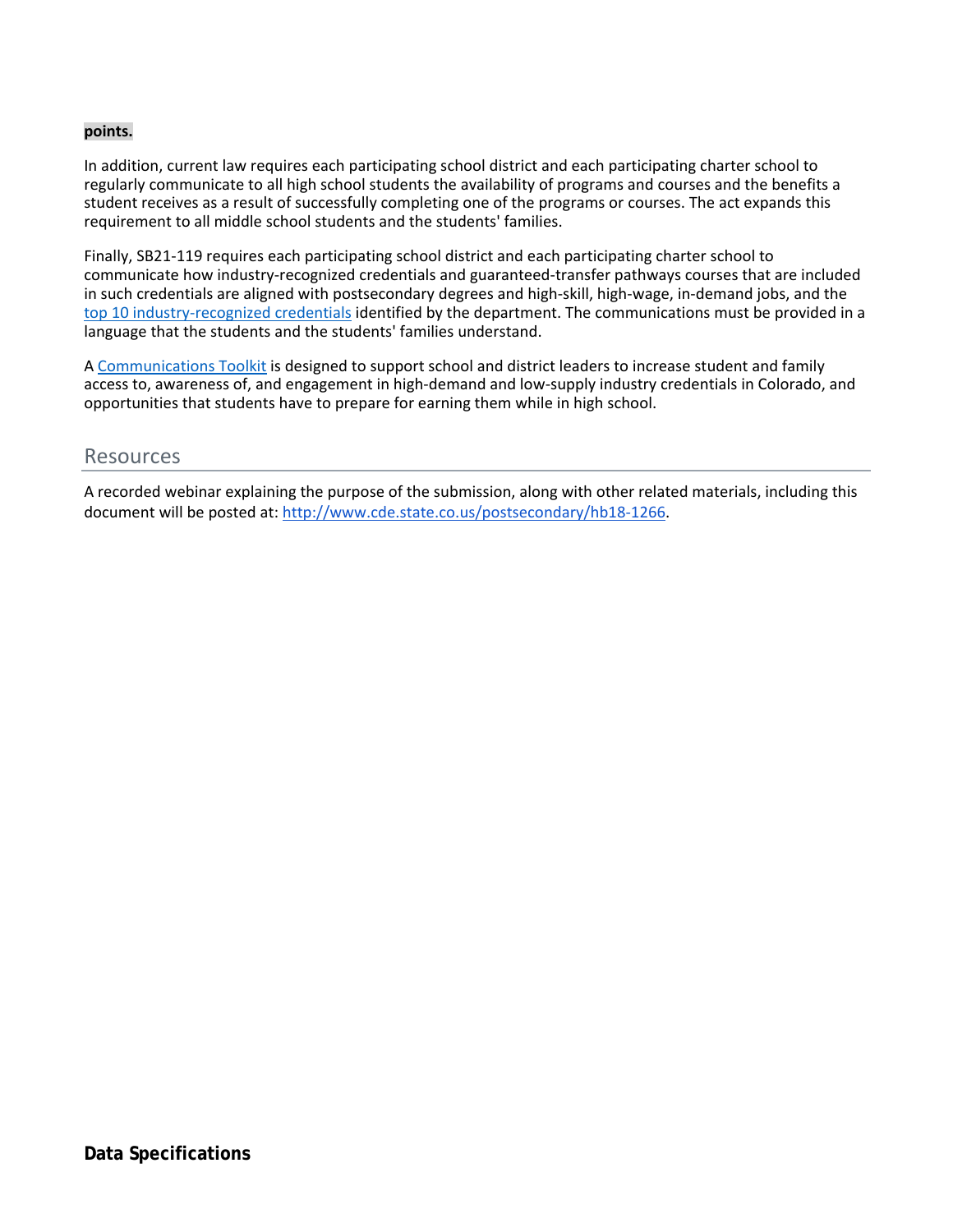

The table below includes the data elements, template column and associated remarks regarding the data fields.

| <b>Name of Field</b>                                               | Column       | <b>Remarks</b>                                                                                                                                                                                                                                                                                                                        |
|--------------------------------------------------------------------|--------------|---------------------------------------------------------------------------------------------------------------------------------------------------------------------------------------------------------------------------------------------------------------------------------------------------------------------------------------|
| <b>DISTRICT CODE</b>                                               | Α            | The unique four-digit code assigned to the district by CDE.                                                                                                                                                                                                                                                                           |
| <b>DISTRICT NAME</b>                                               | В            | District Name                                                                                                                                                                                                                                                                                                                         |
| SCHOOL CODE                                                        | C            | The unique four-digit code assigned to the school by CDE.                                                                                                                                                                                                                                                                             |
| <b>SCHOOL NAME</b>                                                 | D            | <b>School Name</b>                                                                                                                                                                                                                                                                                                                    |
| <b>YEAR</b>                                                        | Е            | Reporting year, for this submission, '2020-2021'                                                                                                                                                                                                                                                                                      |
| SASID                                                              | F            | State Assigned Student Identifier (2020-2021 enrolled students only)                                                                                                                                                                                                                                                                  |
| LAST_NAME_STUDENT                                                  | G            | Student last name                                                                                                                                                                                                                                                                                                                     |
| FIRST_NAME_STUDENT                                                 | н            | Student first name                                                                                                                                                                                                                                                                                                                    |
| <b>GENDER</b>                                                      | $\mathbf{I}$ | 01: Female; 02: Male                                                                                                                                                                                                                                                                                                                  |
| <b>GRADE</b>                                                       | J            | Grade of Student. 080: Grade 8; 090: Grade 9; 100: Grade 10; 110: Grade<br>11; 120: Grade 12.                                                                                                                                                                                                                                         |
| <b>ETHNICITY</b>                                                   | К            | 01: American Indian or Alaska Native; 02: Asian;<br>03: Black or African American; 04: Hispanic or Latino; 05: White; 06:<br>Native Hawaiian or Other Pacific Islander; 07: Two or More Races.                                                                                                                                        |
| <b>QUALIFYING PROGRAMS</b>                                         | L            | Program Code (see table two below)                                                                                                                                                                                                                                                                                                    |
| <b>QUALIFYING CODE</b>                                             | M            | See table of qualifying programs/certificates that correspond with<br>qualifying programs (p 5-15); cell remains null for internship program<br>and residency program.                                                                                                                                                                |
| CONFERRAL_YEAR                                                     | N            | Certificate conferral year or year of participation in pre=-apprenticeship,<br>apprenticeship, residency, or computer science AP course: XXXX (four<br>digits academic year, e.g. 1718; represents 2017-18 school year); please<br>note prior year participation counts towards matriculation for graduates<br>so should be included. |
| OTHER                                                              | O            | Include a brief description of internship or residency program here (e.g.<br>Teacher Cadet Internship, CCCS).                                                                                                                                                                                                                         |
| "ENROLLED IN<br>POSTSECONDARY INSTITUTION<br>(FOR GRADUATES ONLY)" | Q            | Complete this information for graduates only to the best of your ability.                                                                                                                                                                                                                                                             |
| "ENLISTED IN THE MILLITARY<br>(FOR GRADUATES ONLY)"                | R            | Complete this information for graduates only to the best of your ability.                                                                                                                                                                                                                                                             |
| "ATTAINED EMPLOYMENT<br>(FOR GRADUATES ONLY)"                      | S            | Complete this information for graduates only to the best of your ability.                                                                                                                                                                                                                                                             |

#### **Table 1. Submission Template Specifications1**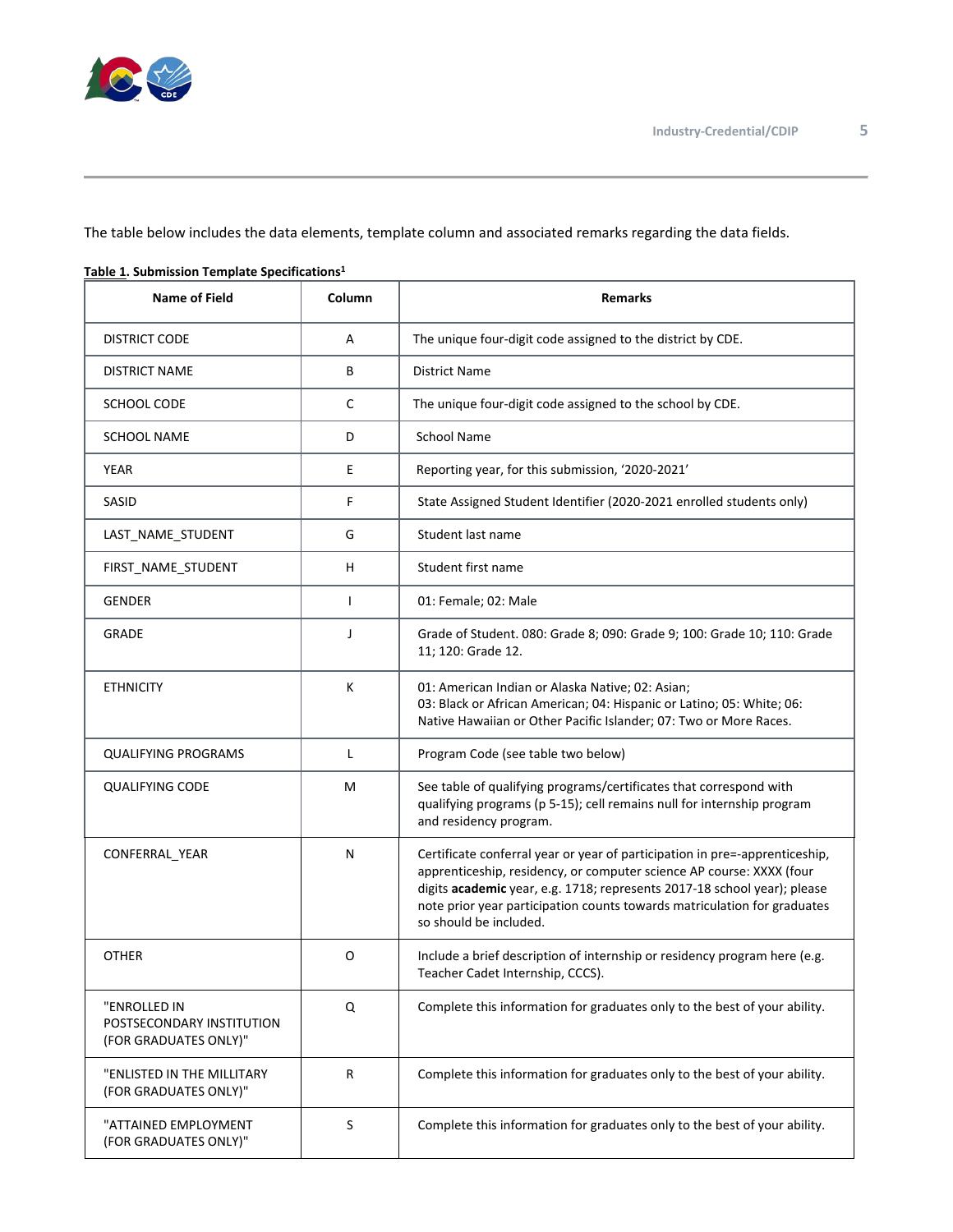| IF ATTAINED EMPLOYMENT,<br>WORKING IN A RELATED<br>FIELD? (FOR GRADUATES<br>ONLY) |  | Complete this information for graduates only to the best of your ability. |
|-----------------------------------------------------------------------------------|--|---------------------------------------------------------------------------|
|-----------------------------------------------------------------------------------|--|---------------------------------------------------------------------------|

<sup>1</sup>Important: Please note that failure to follow the required template structure may invalidate your submitted data file and lead to a loss of CDIP funding and/or credit within the accountability matriculation rate calculations. Please contact us with any questions prior to the closing of the submission window for support.

### **Qualifying Programs**

| <b>Program Code</b> | <b>Description</b>                 |
|---------------------|------------------------------------|
|                     | Industry Certificate/Credential    |
|                     | Internship Program                 |
| 4                   | Construction Pre-Apprenticeship    |
| 5                   | <b>Construction Apprenticeship</b> |
| 6                   | Computer Science AP Course         |

## **Construction Pre-Apprenticeship Codes (Program #4)**

| <b>Program Code</b> | <b>Description</b>                   | <b>Issuing Organization</b>                |
|---------------------|--------------------------------------|--------------------------------------------|
| $\mathbf{1}$        | <b>HBI PACT4</b>                     | 1: HBI PACT4                               |
| 2                   | <b>Brickmasons and blockmasons</b>   | 2: Brickmasons and<br>blockmasons          |
| 3                   | Carpenters                           | 3: Carpenters                              |
| 4                   | Tile and marble setters              | 4: Tile and marble setters                 |
| 5                   | Cement masons and concrete finishers | 5: Cement masons and<br>concrete finishers |
| 6                   | <b>Construction laborers</b>         | 6: Construction laborers                   |
| $\overline{7}$      | Operating engineers                  | 7: Operating engineers                     |
| 8                   | Drywall and ceiling tile installers  | 8: Drywall and ceiling tile<br>installers  |
| 9                   | Electricians                         | 9: Electricians                            |
| 10                  | Glaziers                             | 10: Glaziers                               |
| 11                  | <b>HVAC</b> mechanics and installers | 11: HVAC mechanics and<br>installers       |
| 12                  | <b>Insulation workers</b>            | 12: Insulation workers                     |
| 13                  | Painters                             | 13: Painters                               |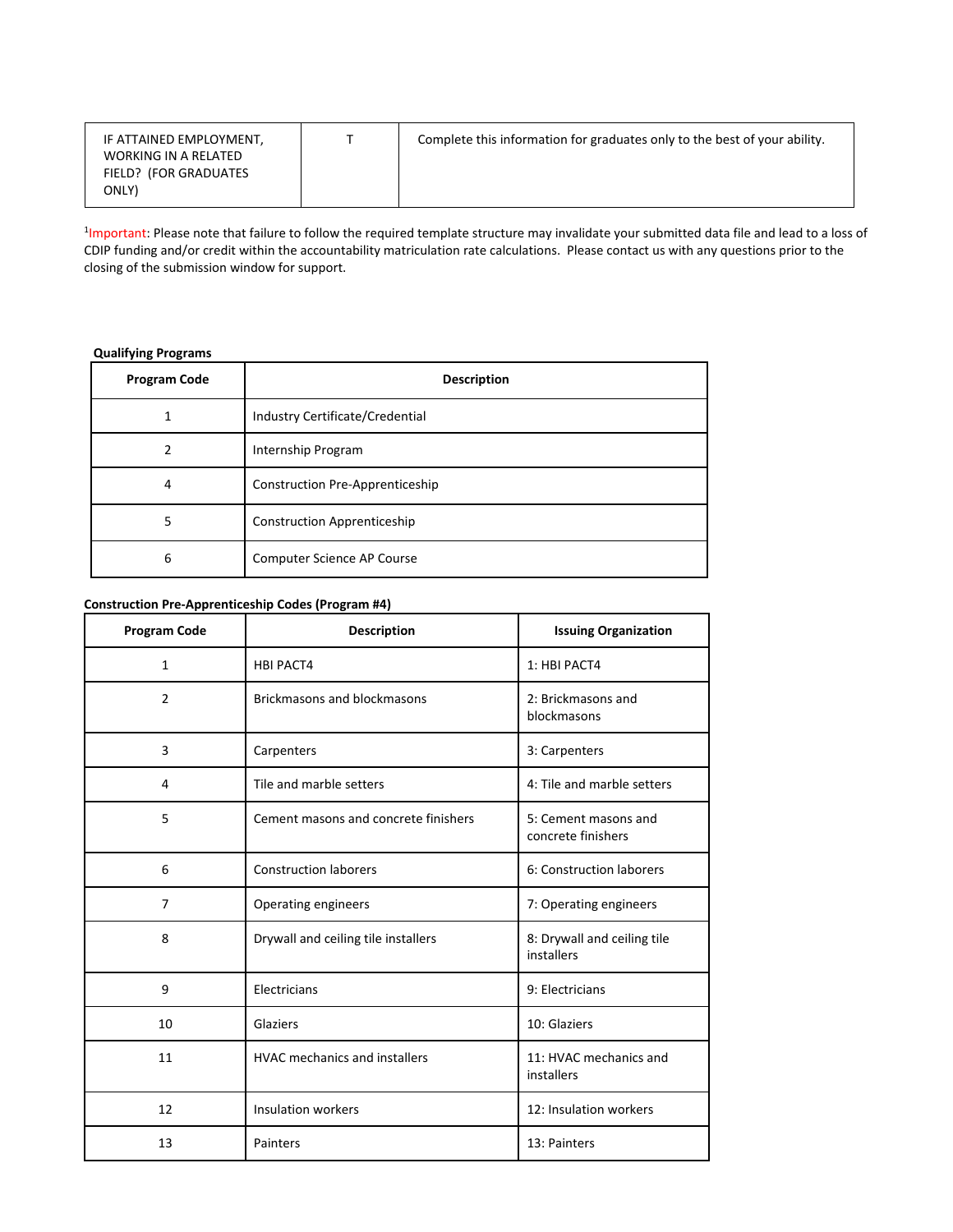

| 14 | Plumbers                          | 14: Plumbers                             |
|----|-----------------------------------|------------------------------------------|
| 15 | Pipefitters                       | 15: Pipefitters                          |
| 16 | <b>Steamfitters</b>               | 16: Steamfitters                         |
| 17 | Sheet metal workers               | 17: Sheet metal workers                  |
| 18 | Structural iron and steel workers | 18: Structural iron and steel<br>workers |

#### **Construction Apprenticeship Codes (Program Code #5)**

| <b>Program Code</b> | <b>Description</b>                   | <b>Issuing Organization</b>   |
|---------------------|--------------------------------------|-------------------------------|
| $\mathbf{1}$        | <b>Brickmasons and blockmasons</b>   | Home Builders Institute (HBI) |
| $\overline{2}$      | Carpenters                           | Home Builders Institute (HBI) |
| 3                   | Tile and marble setters              | Home Builders Institute (HBI) |
| 4                   | Cement masons and concrete finishers | Home Builders Institute (HBI) |
| 5                   | <b>Construction laborers</b>         | Home Builders Institute (HBI) |
| 6                   | Operating engineers                  | Home Builders Institute (HBI) |
| $\overline{7}$      | Drywall and ceiling tile installers  | Home Builders Institute (HBI) |
| 8                   | Electricians                         | DORA registered               |
| 9                   | Glaziers                             | DORA registered               |
| 10                  | <b>HVAC</b> mechanics and installers | DORA registered               |
| 11                  | <b>Insulation workers</b>            | DORA registered               |
| 12                  | Painters                             | DORA registered               |
| 13                  | Plumbers                             | DORA registered               |
| 14                  | Pipefitters                          | DORA registered               |
| 15                  | <b>Steamfitters</b>                  | DORA registered               |
| 16                  | Sheet metal workers                  | DORA registered               |
| 17                  | Structural iron and steel workers    | DORA registered               |

#### **Computer Science AP Course Codes (Program Code #6)**

| <b>Program Code</b> | <b>Description</b> | <b>Issuing Organization</b> |
|---------------------|--------------------|-----------------------------|
|---------------------|--------------------|-----------------------------|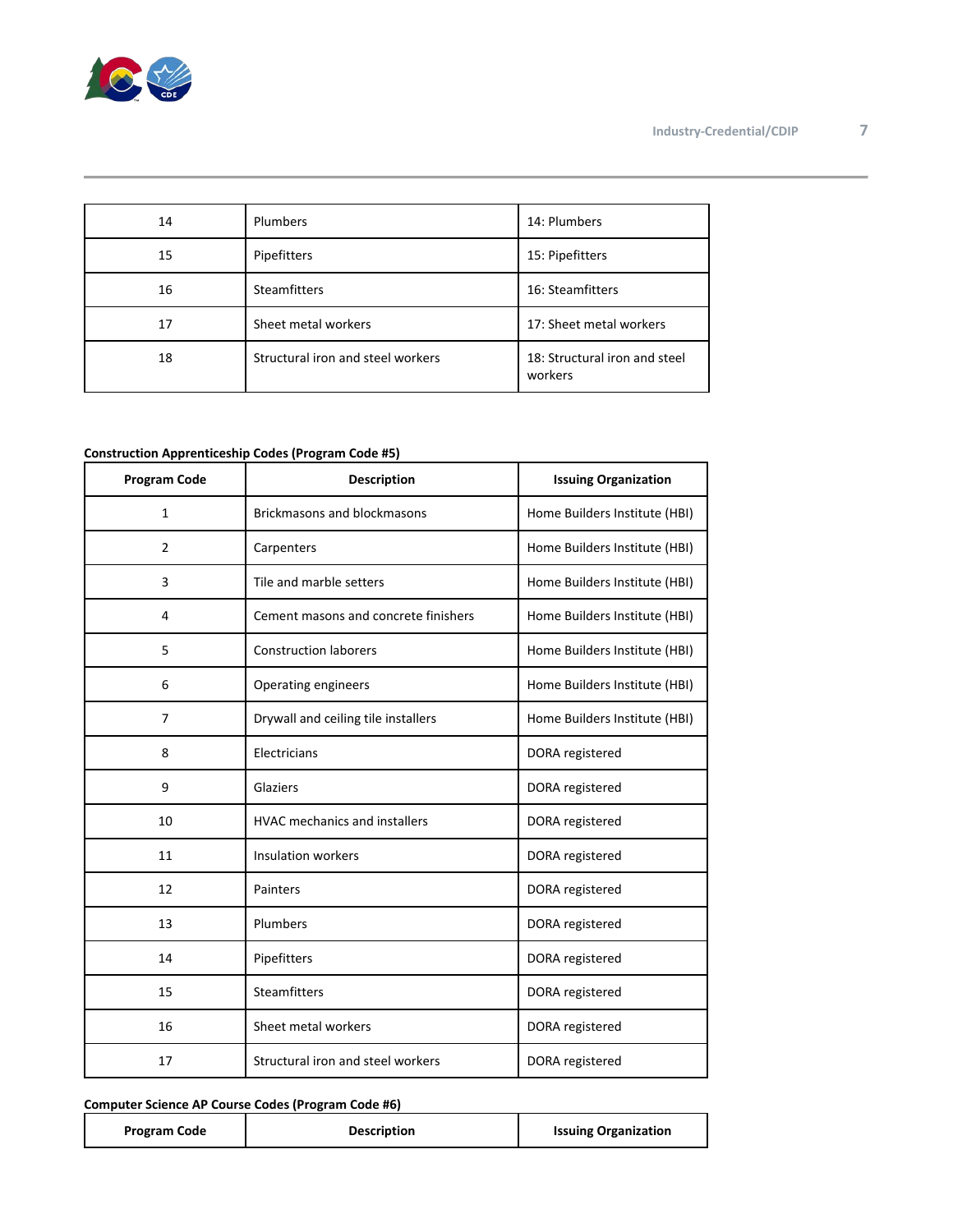| AP Computer Science A - College Board<br>$(Score 3+)$  | College Board |
|--------------------------------------------------------|---------------|
| AP Comp Sci Principles - College Board<br>$(Score 3+)$ | College Board |

**Note.** AP computer sciences courses require a minimum score of 3 on the end of course examination. It is recommended that all students participating in these courses be recorded. CDE will verify their eligibility from obtained scores that will be received from the College Board.

#### **Table 6. Industry Credentials Program (Program Code #1): List of Qualifying Certificates**

| Program<br>Code | <b>Description</b>                                                          |
|-----------------|-----------------------------------------------------------------------------|
| $\overline{2}$  | <b>Irrigation Technician</b>                                                |
| 5               | <b>Bookkeeper Certification</b>                                             |
| 6               | <b>High School of Business</b>                                              |
| 9               | Quickbooks                                                                  |
| 11              | Early Childhood Education Certificate                                       |
| 12              | <b>ProStart National Certificate of Achievement</b>                         |
| 13              | Certified Nursing Assistant (CNA)                                           |
| 14              | Certified Clinical Medical Assistant (CCMA)                                 |
| 15              | <b>Dental Assisting</b>                                                     |
| 19              | National Registry Emergency Medical Technicians                             |
| 21              | National Certification for ICD-10 and Medical Billing                       |
| 27              | Phlebotomist                                                                |
| 28              | National Health Science Certification                                       |
| 30              | National Opticianry Competency Examination                                  |
| 42              | ICE Certification (Industry Competency Exam)                                |
| 43              | EPA Certification (Environmental Protection Agency) Exam                    |
| 45              | <b>MasterCam</b>                                                            |
| 46              | Certified Production Technician (CPT)*                                      |
| 47              | SOLIDWORKS- multiple options, such as Certified SOLIDWORKS Associate (CSWA) |
| 48              | <b>Certified Fluid Power Connector</b>                                      |
| 49              | Retrofit Installer Technician                                               |
| 55              | Adobe Illustrator                                                           |
| 56              | Adobe Certified Associate (ACA): Photoshop                                  |
| 64              | <b>AWS Certified Solutions Architect</b>                                    |
| 66              | Prince <sub>2</sub>                                                         |
| 67              | NetApp Certified Data Administrator (NCDA) <sup>t</sup>                     |
| 68              | Apple Certified Mac Technician (ACMT)                                       |
| 79              | <b>CCIE Security</b>                                                        |
| 80              | <b>CCIE Servivce Provider</b>                                               |
| 84              | <b>CCNP Data Center</b>                                                     |
| 85              | <b>CCNP Security</b>                                                        |
| 86              | <b>CCNP Service Provider</b>                                                |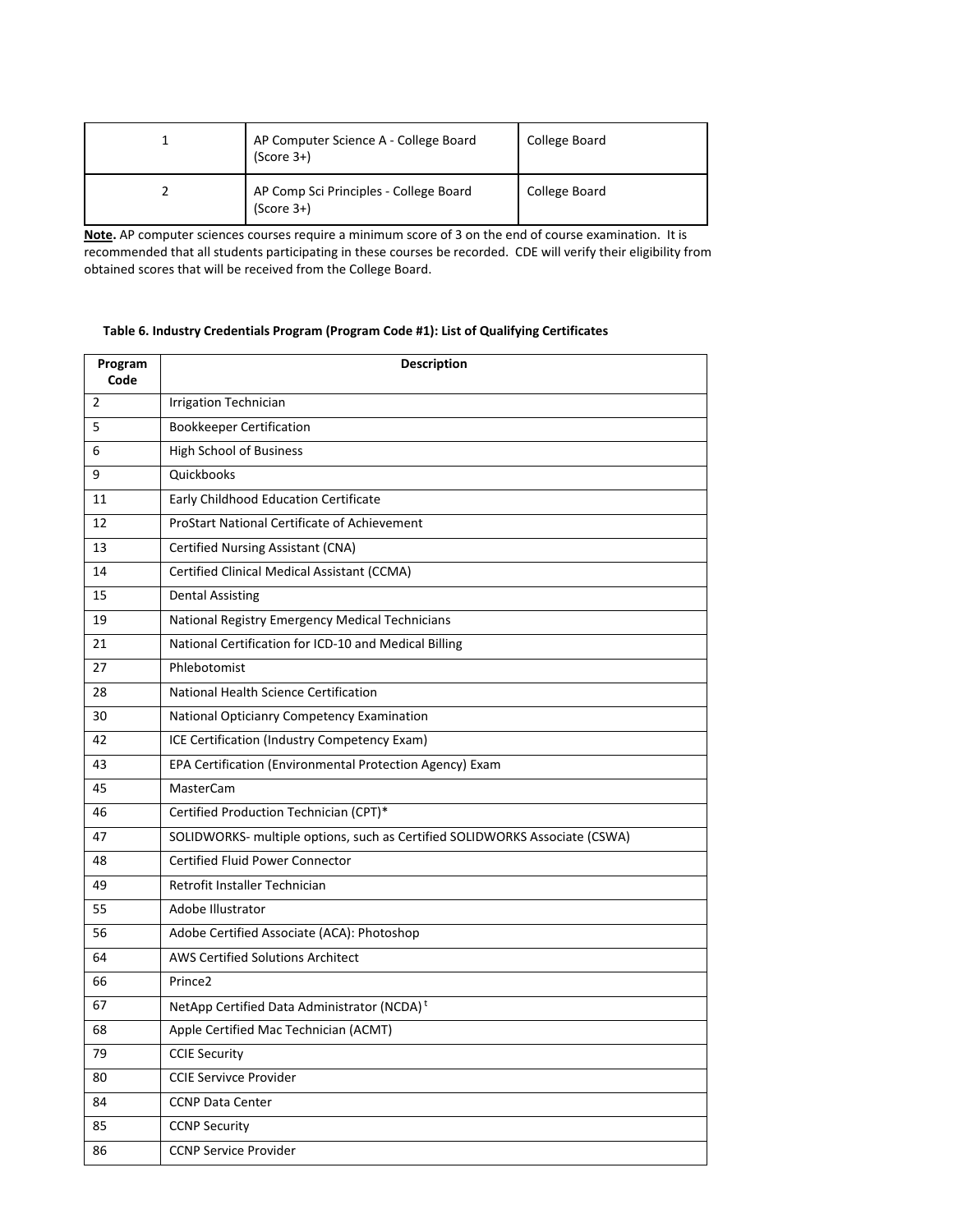

| 91  | <b>CCNA Cisco Certified Network Associate</b>                                                                                |
|-----|------------------------------------------------------------------------------------------------------------------------------|
| 94  | Linux Professional Institute-2 (LPIC-2, Linux Engineer)                                                                      |
| 95  | Citrix Certified Associate (CCA) <sup>t</sup>                                                                                |
| 99  | CompTIA A+                                                                                                                   |
| 100 | CompTIA Advanced Security Practitioner (CASP+)                                                                               |
| 101 | <b>Cloud Essentials</b>                                                                                                      |
| 102 | Cloud+                                                                                                                       |
| 104 | <b>IT Fundamentals</b>                                                                                                       |
| 105 | Linux+                                                                                                                       |
| 106 | Network+                                                                                                                     |
| 107 | Security+                                                                                                                    |
| 112 | Certified Ethical Hacker (CEH)                                                                                               |
| 113 | ESCA (Security Analyst) <sup>t</sup>                                                                                         |
| 114 | EMCCA <sup>t</sup>                                                                                                           |
| 115 | EMCSA <sup>t</sup>                                                                                                           |
| 116 | Information Storage Associate <sup>t</sup>                                                                                   |
| 117 | GIAC Mobile Device Security Analyst (GMOB)                                                                                   |
| 118 | <b>EnCase Certified Examiner (EnCE)</b>                                                                                      |
| 119 | HDI Desktop Support Technician (HDI DST) <sup>t</sup>                                                                        |
| 120 | HDI Support Center Analyst (HDI-SCA) <sup>t</sup>                                                                            |
| 123 | <b>Hewlett Packard ASE</b>                                                                                                   |
| 127 | Certified Information Systems Auditor (CISA)                                                                                 |
| 128 | Certified Information Security Manager (CISM)                                                                                |
| 129 | Computer Hacking Forensic Investigator (CHFIV8)                                                                              |
| 130 | Certified Computer Examiner (CCE)                                                                                            |
| 131 | Certified Forensic Computer Examiner (CFCE)                                                                                  |
| 133 | Juniper Networks Certified Computer Internet Expert-Enterprise (JNCIE-ENT) <sup>t</sup>                                      |
| 134 | Linux Professional Institute-1 (LPIC-1, Systems Administrator)                                                               |
| 135 | Linux Professional Institute- 3 (LPIC-3, Senior)                                                                             |
| 138 | Microsoft Certified Solutions Associate (MCSA)                                                                               |
| 139 | Microsoft Certified Solutions Developer (MCSD App Builder) <sup>t</sup>                                                      |
| 146 | Microsoft Office Specialist - Master (MOS)*                                                                                  |
| 149 | Microsoft Technology Associate (MTA): Windows Operating System Fundamentals                                                  |
|     | (Certification expired. Can sub: IT Specialist: Device Configuration and Management)                                         |
| 150 | Microsoft Technology Associate (MTA): Database Fundamentals<br>(Certification expired. Can sub: IT Specialist: Databases)    |
| 151 | Microsoft Technology Associate (MTA): Networking Fundamentals<br>(Certification expired. Can sub: IT Specialist: Networking) |
| 152 | Microsoft Technology Associate (MTA): Security Fundamentals                                                                  |
|     | (Certification expired. Can sub: IT Specialist: Network Security)                                                            |
| 153 | Certified Penetration Testing Engineer (CPTE)                                                                                |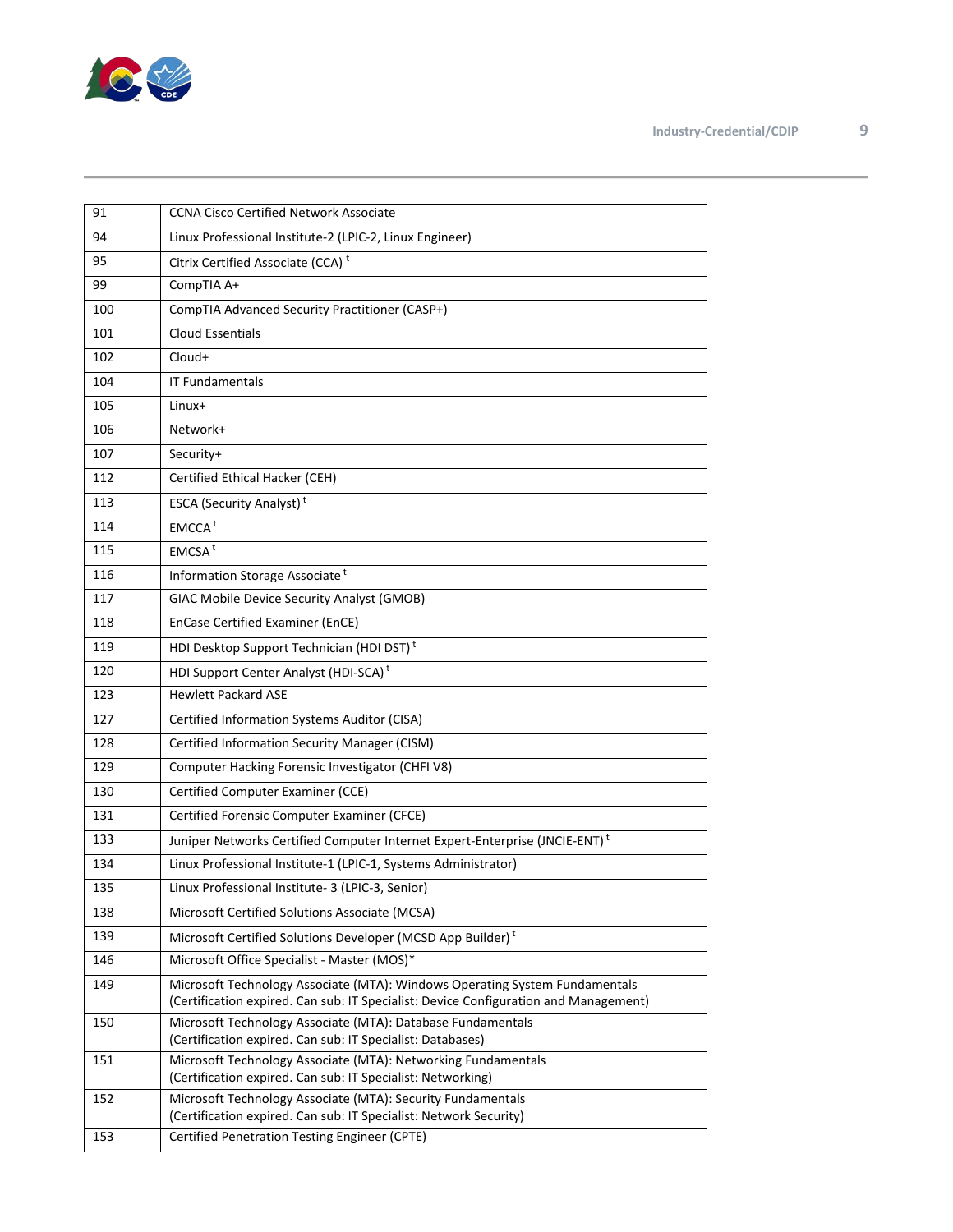| 154 | Certified Novell Engineer (CNE)                                                                     |
|-----|-----------------------------------------------------------------------------------------------------|
| 155 | Novell Certified Network Administrator <sup>t</sup>                                                 |
| 156 | <b>Business Intelligence Certification(s)</b>                                                       |
| 158 | Java ME*                                                                                            |
| 159 | Oracle Certified Associate (OCA) <sup>t</sup>                                                       |
| 160 | Oracle Certified Master (OCM)                                                                       |
| 161 | Oracle Certified Professional (OCP)                                                                 |
| 162 | Project Management Professional (PMP)                                                               |
| 163 | Red Hat Certified Architect (RHCA) <sup>t</sup>                                                     |
| 164 | Red Hat Certified Engineer (RHCE) <sup>t</sup>                                                      |
| 166 | GIAC Certified Enterprise Defender (GCED)                                                           |
| 167 | <b>GIAC Certified Forensic Analyst (GCFA)</b>                                                       |
| 168 | GIAC Certified Forensic Examiner (GCFE)                                                             |
| 169 | GIAC Certified Incident Handler (GCIH)                                                              |
| 170 | GIAC Information Security Professional (GISP)                                                       |
| 171 | <b>GIAC Security Essentials (GSEC)</b>                                                              |
| 172 | <b>GIAC Security Leadership (GSLC)</b>                                                              |
| 173 | SAP (Systems Analysis Program Development) Certifications                                           |
| 176 | Certified ScrumMaster (CSM)                                                                         |
| 180 | VCA-DCV (VMware Certified Associate 6-Data Center Virtualization)                                   |
| 181 | VCAP-CIA (VMware Certified Professional on Cloud Infrastructure Administration)                     |
| 184 | Wireshark Certified Network Analyst (WCNA) Certification <sup>t</sup>                               |
| 205 | Emergency Medical Responder (EMR)                                                                   |
| 209 | <b>Automation Fundamentals</b>                                                                      |
| 211 | Briggs and Stratton Master Service Technician <sup>t</sup>                                          |
| 212 | <b>Apprentice Drafter Certification</b>                                                             |
| 214 | <b>Energy Industry Fundamentals</b>                                                                 |
| 215 | Qualified Medication Administration Person (QMAP)                                                   |
| 217 | Adobe Certified Associate (ACA): Premiere Pro                                                       |
| 218 | <b>Final Cut Pro Certification</b>                                                                  |
| 219 | Certified EKG Technician (CET)                                                                      |
| 220 | <b>Colorado Certified Water Professionals</b>                                                       |
| 221 | Ducks Unlimited Ecology Conservation and Management                                                 |
| 222 | Edison Electric Institute Construction and Skilled Trade Selection System Certificate (EEI<br>CAST) |
| 223 | Landscape Industry Certified Technician                                                             |
| 224 | S/P2 Automotive Service*                                                                            |
| 225 | S/P2 Collision Repair and Refinish*                                                                 |
| 226 | <b>Business and Commercial Lending</b>                                                              |
| 227 | CAPM - Certified Associate in Project Management                                                    |
| 230 | Certified Hospitality and Management Program Certification (CHTMP)                                  |
| 231 | Entrepeneurship and Small Business (ESB) Certification*                                             |
| 232 | Google Ads Certification                                                                            |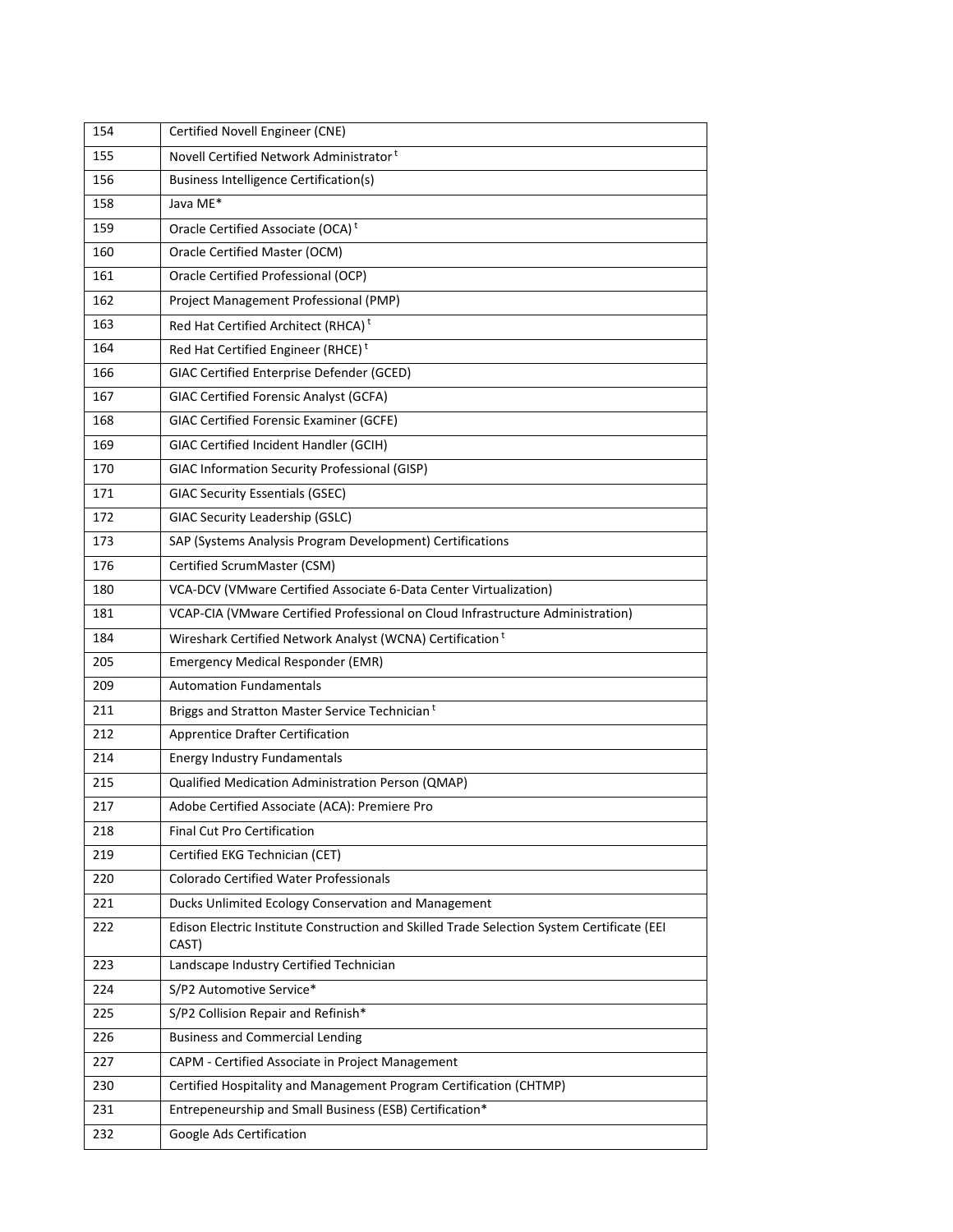

| 235 | IC3 Digital Literacy Global Standard 5 (GS5) <sup>t</sup>                     |
|-----|-------------------------------------------------------------------------------|
| 236 | IC3 IC PHP Developer Certification <sup>t</sup>                               |
| 237 | Salesforce CRM certification (Trailhead)                                      |
| 240 | START (Skills, Tasks, and Results)                                            |
| 244 | Family and Community Services <sup>t</sup>                                    |
| 245 | Nutrition, Food, and Wellness                                                 |
| 247 | ServSafe Manager Certification                                                |
| 248 | ServSuccess Certified Restaurant Professional                                 |
| 249 | Dementia Care Certification                                                   |
| 250 | <b>NCCA Personal Trainer Certification</b>                                    |
| 251 | Autodesk Certified Professional (ACP): AutoCAD Civil 3D                       |
| 252 | Autodesk Certified User (ACU): Autodesk 3ds MAX                               |
| 253 | Autodesk Certified Professional (ACP): Autodesk AutoCAD                       |
| 254 | Autodesk Certified Professional (ACP): Autodesk Inventor                      |
| 255 | Autodesk Certified User (ACU): Autodesk Maya                                  |
| 256 | Autodesk Certified Professional (ACP): Autodesk Revit Architecture            |
| 257 | Autodesk Certified User (ACU): Autodesk 3ds MAX                               |
| 258 | Autodesk Certified User (ACU): Autodesk AutoCAD                               |
| 259 | Autodesk Certified User (ACU): Autodesk AutoCAD Civil 3D                      |
| 260 | Autodesk Certified User (ACU): Autodesk Fusion 360                            |
| 261 | Autodesk Certified User (ACU): Autodesk Revit                                 |
| 262 | Autodesk Certified User (ACU): Autodesk Inventor                              |
| 263 | Automotive Service Excellence (ASE) Entry-Level Automotive Service Technology |
| 264 | Automotive Service Excellence (ASE) Entry-Level Maintenance and Light Repair  |
| 266 | Certified Industry 4.0 Associate II Advanced Operations                       |
| 267 | Certified Industry 4.0 Associate III Robotic Systems Operations               |
| 268 | Certified Industry 4.0 Associate IV IIOT, Networking, and Data Analytics      |
| 269 | Certified Logistics Technician                                                |
| 270 | <b>Certified Veterinary Assistant</b>                                         |
| 271 | Certified Welder                                                              |
| 273 | Equipment & Engine Training Council (EETC) Certified Engine Technician        |
| 274 | <b>Electrical Diagnostics Technician</b>                                      |
| 275 | Estimator                                                                     |
| 276 | FAA Aircraft Mechanic                                                         |
| 277 | FAA Drone Pilot Certification                                                 |
| 278 | Firefighter 1                                                                 |
| 280 | HOME BUILDER'S INSTITUTE (HBI): PACT Building Construction Technology         |
| 281 | HOME BUILDER'S INSTITUTE (HBI): PACT Carpentry                                |
| 282 | HOME BUILDER'S INSTITUTE (HBI): PACT CORE                                     |
| 283 | HOME BUILDER'S INSTITUTE (HBI): PACT Electrical                               |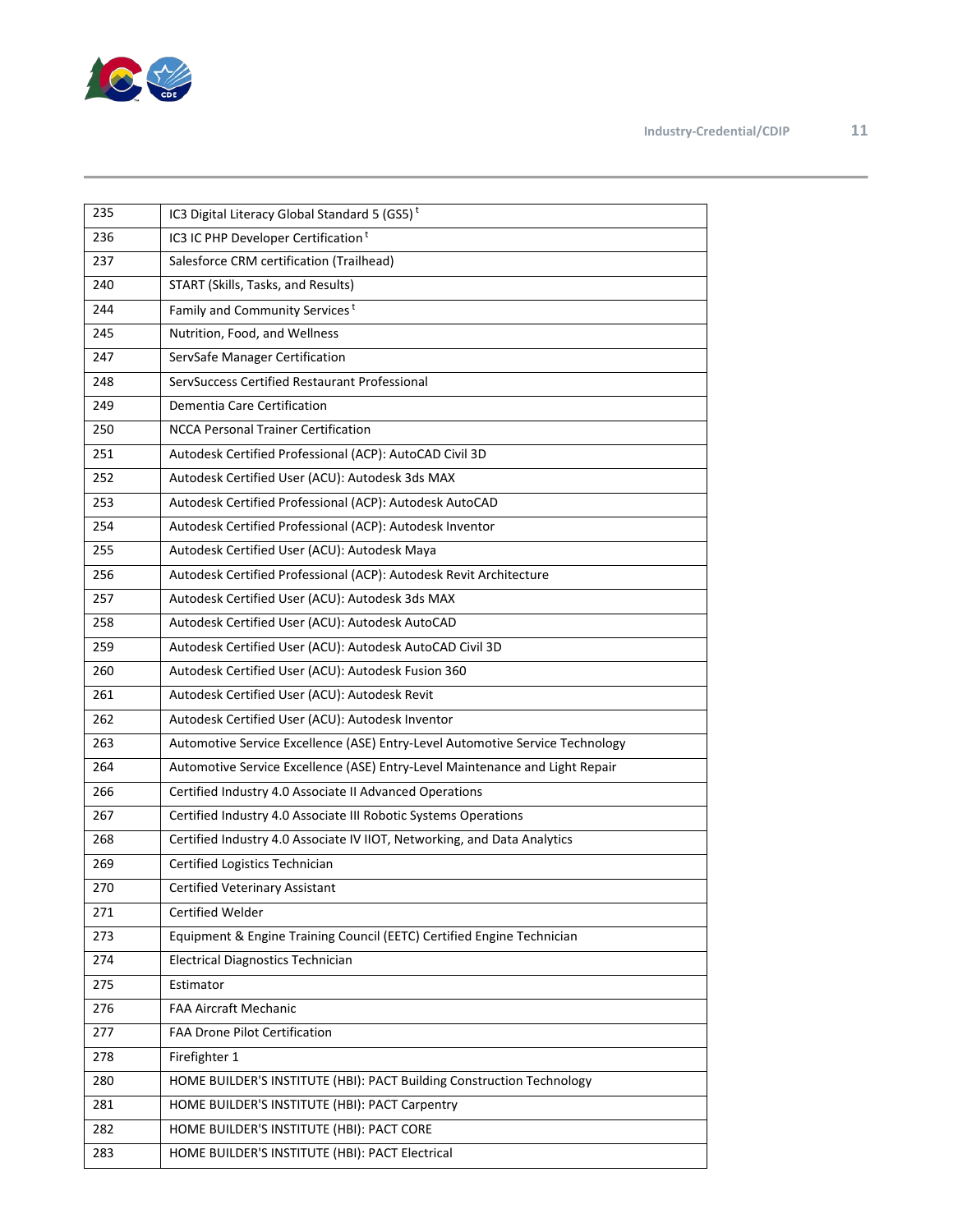| 285 | HOME BUILDER'S INSTITUTE (HBI): PACT HVAC                                                                                                                          |
|-----|--------------------------------------------------------------------------------------------------------------------------------------------------------------------|
| 286 | HOME BUILDER'S INSTITUTE (HBI): PACT Landscaping                                                                                                                   |
| 287 | HOME BUILDER'S INSTITUTE (HBI): PACT Masonry                                                                                                                       |
| 288 | HOME BUILDER'S INSTITUTE (HBI): PACT Painting & Finishing                                                                                                          |
| 289 | HOME BUILDER'S INSTITUTE (HBI): PACT Plumbing                                                                                                                      |
| 291 | Mechanical Technician                                                                                                                                              |
| 292 | National Center for Construction Education & Research (NCCER) Core                                                                                                 |
| 293 | Non-structural technician                                                                                                                                          |
| 294 | <b>Production Manager</b>                                                                                                                                          |
| 295 | Refinish Technician                                                                                                                                                |
| 296 | Structural technician                                                                                                                                              |
| 297 | Subaru Level 2 Test Out                                                                                                                                            |
| 298 | Subaru University - Level 1*                                                                                                                                       |
| 299 | Subaru University - Level 2*                                                                                                                                       |
| 300 | Toyota Maintenance Technician                                                                                                                                      |
| 301 | Woodwork Career Alliance (WCA) Green Credential                                                                                                                    |
| 302 | Snap-On Level 1*                                                                                                                                                   |
| 303 | Snap-On Level 2                                                                                                                                                    |
| 304 | Adobe Certified Associate (ACA): After Effects                                                                                                                     |
| 305 | Adobe Certified Associate (ACA): Animate                                                                                                                           |
| 306 | Adobe Certified Associate (ACA): Dreamweaver                                                                                                                       |
| 307 | Adobe Certified Associate (ACA): In Design                                                                                                                         |
| 308 | Android Certified Application Engineer*                                                                                                                            |
| 309 | Apple Certified iOS Technician (ACIT)                                                                                                                              |
| 311 | <b>Apple Proapps Certification</b>                                                                                                                                 |
| 312 | Application Development with Swift, Level 1 <sup>t</sup><br>(Certification expired, cab sub: Application Development with Swift, Associate OR Certified<br>User)   |
| 313 | CCIE nterprise Infrastructure                                                                                                                                      |
| 314 | <b>CCIE</b> nterprise Wireless                                                                                                                                     |
| 316 | CCP-Data Engineer                                                                                                                                                  |
| 317 | Certified Junior Associate - Java                                                                                                                                  |
| 318 | CompTIA Cybersecurity Analyst (CySA+)                                                                                                                              |
| 320 | <b>G Suite Certification</b>                                                                                                                                       |
| 321 | Microsoft Technology Associate (MTA): HTML5 Application Development Fundamentals<br>(Certification expired. Can sub: IT Specialist: HTML5 Application Development) |
| 322 | Microsoft Technology Associate (MTA): Introduction to Programming Using HTML and CSS<br>(Certification expired. Can sub: IT Specialist: HTML and CSS)              |
| 323 | Microsoft Technology Associate (MTA): Introduction to Programming Using Java<br>(Certification expired. Can sub: IT Specialist: Java)                              |
| 324 | Microsoft Technology Associate (MTA): Introduction to Programming Using JavaScript<br>(Certification expired. Can sub: IT Specialist: JavaScript)                  |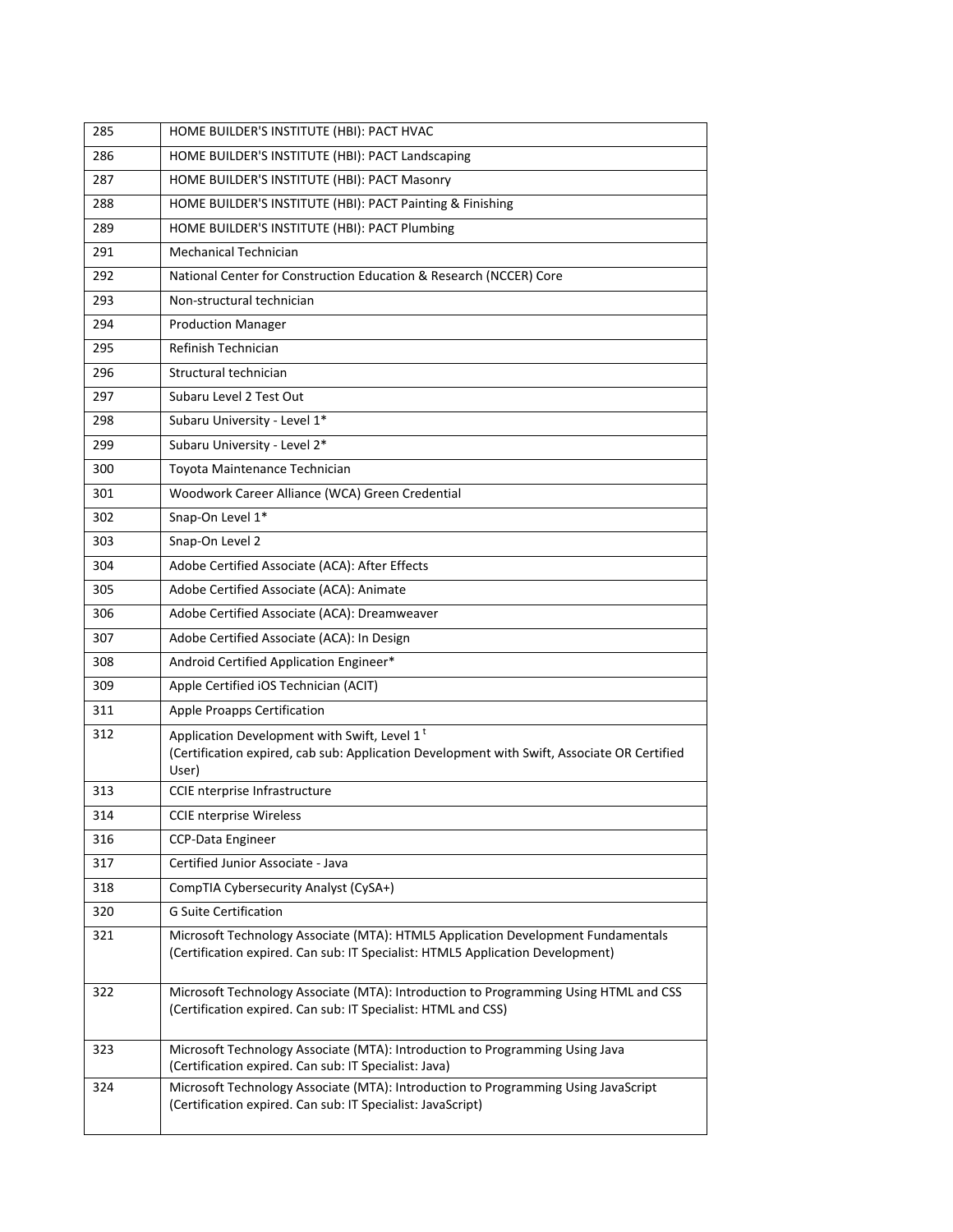

| 325 | Microsoft Technology Associate (MTA): Mobility and Devices Fundamentals<br>(Certification expired. Can sub: IT Specialist- Device Configuration and Management)                          |
|-----|------------------------------------------------------------------------------------------------------------------------------------------------------------------------------------------|
| 326 | Microsoft Technology Associate (MTA): Software Development Fundamentals<br>(Certification expired. Can sub: IT Specialist - Software Development OR Microsoft Certified<br>Fundamentals) |
| 327 | Microsoft Technology Associate (MTA): Windows Server Administration Fundamentals<br>(Certification expired. Can sub: AZ-900 Azure Fundamentals)                                          |
| 328 | Microsoft Technology Associate (MTA): Introduction to Programming Using Python<br>(Certification expired. Can sub: IT Specialist: Python)                                                |
| 329 | Microsoft Office Specialist - Associate (MOS)*                                                                                                                                           |
| 330 | Microsoft Office Specialist - Expert (MOS)                                                                                                                                               |
| 332 | NewTek Certified Operator <sup>t</sup>                                                                                                                                                   |
| 333 | Oracle Certified Junior Associate (OCJA)                                                                                                                                                 |
| 334 | SAS (Statistical Analysis System) Certifications                                                                                                                                         |
| 335 | Server+                                                                                                                                                                                  |
| 336 | Social Media Certification                                                                                                                                                               |
| 337 | Unity Certified User                                                                                                                                                                     |
| 338 | National Safe Tractor and Machinery Operation/OSHA 10 (NSTMO)*                                                                                                                           |
| 339 | <b>CPASS Comprehensive Agriculture</b>                                                                                                                                                   |
| 340 | <b>Plant Science</b>                                                                                                                                                                     |
| 341 | LICT Passport to Certification <sup>t</sup>                                                                                                                                              |
| 342 | <b>Fundamentals of Animal Science</b>                                                                                                                                                    |
| 343 | Food Safety and Science                                                                                                                                                                  |
| 344 | <b>Meat Science</b>                                                                                                                                                                      |
| 345 | <b>Facebook Blueprint Certification</b>                                                                                                                                                  |
| 346 | Child Development Associate Credential                                                                                                                                                   |
| 347 | Certified Pharmacy Technician (CPhT)                                                                                                                                                     |
| 348 | Physical Therapy Aide                                                                                                                                                                    |
| 349 | Registered Behavior Technician                                                                                                                                                           |
| 350 | Certified Registered Central Service Technician                                                                                                                                          |
| 351 | HOME BUILDER'S INSTITUTE (HBI): PACT Solar Installation                                                                                                                                  |
| 352 | Snap-On PMI*                                                                                                                                                                             |
| 353 | <b>Mechatronics Certifications</b>                                                                                                                                                       |
| 354 | <b>Biotechnician Assistant (BACE)</b>                                                                                                                                                    |
| 355 | FORD ACE Program*                                                                                                                                                                        |
| 356 | Colorado River Watch Certification                                                                                                                                                       |
| 357 | AVID Certified Pro Tool User                                                                                                                                                             |
| 358 | Microsoft Certified: Azure Fundamentals (AZ-900)                                                                                                                                         |
| 359 | Apple Care Certified Service Technician*                                                                                                                                                 |
| 360 | Application Development with Swift, Associate                                                                                                                                            |
| 361 | Application Development with Swift, Certified User                                                                                                                                       |